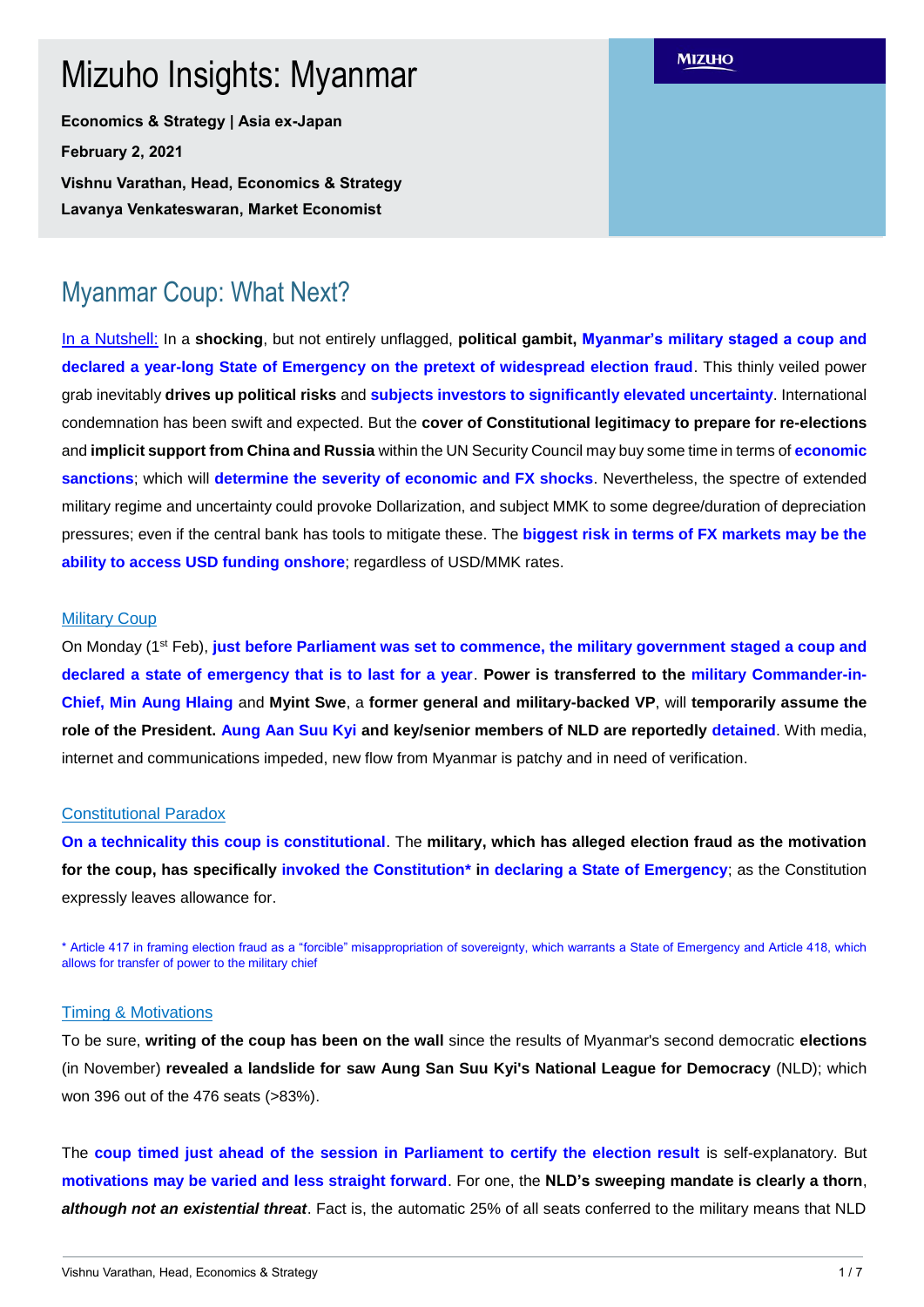cannot pass laws without the military's buy-in. Moreover, constitutional privileges of the military include a stronghold on three key ministries – Home Affairs, Defense and Border Affairs. So this **may be an opportunistic move**.

Where timing and motivation collide is **the expected mandatory retirement of the military Commander-in-Chief, Commander-in-Chief, Min Aung Hlaing**, later this year. If indeed, this has elements of a power grab, then concerns about prolonged military rule under his leadership may grow; and fears of a dictatorship may creep in.

### Cover of Election Fraud Buys Time

That said, the reticence of the military thus far has revealed very little in terms of plans; so the **situation is defined by lack of clarit**y. But initial comments are **ostensibly not inconsistent with the military taking the view of reelections down the road to rectify alleged fraud**.

This is likely to be the justification for the coup as well as a **one-year Emergency to stabilize the economy through the COVID pandemic**. To be sure, deferring re-elections under unique circumstances of political instability (although admittedly self-inflicted), and the COVID pandemic while tenuous, is not deemed outlandish. At least not the declaration of the State of Emergency in itself, which, may at least temporarily be imposed under the cover of the Constitution; even if it **does push the envelope of the democratic process**.

### Diplomatic Risks: From Rhetoric to Repercussions

**International rebuke has been swift, and unequivocal in condemnation of the coup**. This has inevitably led to elevated diplomatic tensions. **But** that is **not the litmus test for a more significant and persistent diplomatic/political upheaval**. Fact is, military coups in Thailand in the last two decades, have averted diplomatic catastrophes or economic ruin.

**Instead, repercussions such as economic sanctions** – especially imposed on a multilateral basis – are **usually the defining catalyst for a negative economic spiral from the political turmoil.** Admittedly, one is not entirely divorced from the other. But, follow-up diplomatic/economic sanctions, such as those threatened by the US, need to be assessed. And as always, the dilemma for international actors is the **disproportionate pain sanctions inflict on the ordinary citizens**; but often with limited impact on the leaders of military rule.

### (Re-)Election & Detention

Announcements by the military of **plans to hold re-election** (after the Emergency) and a **show of releasing detainees** (even if only conditionally so) may be the **low(est) bar to avoid an escalation in international antagonism and higher risks of sanctions**. Due process via courts may be another gauge for the international community to assess the need for, and/or course of, follow-up action.

## Mitigating Economic Pain?

Admittedly, **political turmoil and coups**, insofar that it **heightens investor uncertainty**, **disrupts economic activity** and **raises the specter of political persecution**, will **dampen underlying confidence and economic activity**. And in the midst of a pandemic, the **economy could be needlessly impeded in its nascent, fragile economy**.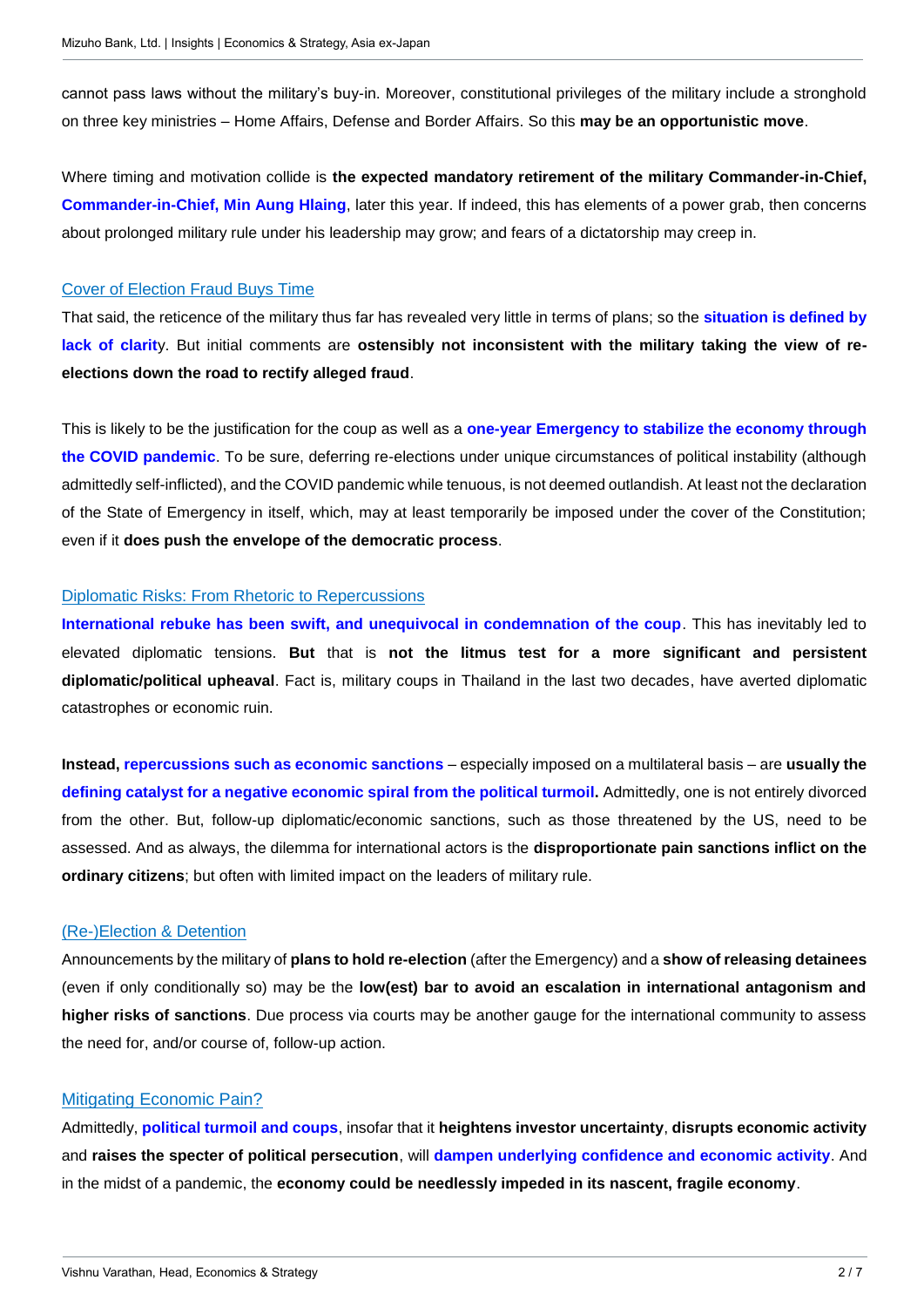But perversely enough, there is a *half-full take*. That is, the **investment/consumption forgone from the coup may be lower given that the pandemic had already suppressed the "run rate"** for these economic outcomes. Hence, **if the military can re-instill confidence**, and possibly **demonstrate very efficient vaccine rollout/pandemic management** alongside **sound economic policies** and reinstate **smoothly functioning FX and inter-bank markets**, Myanmar can **deflect** a good deal of **potential economic damage**.

Above all, with **Myanmar likely to have the buy in of China and Russia**, the **bar for sweeping action and sanctions**  by the UN Security Council may thus be higher if China and Russia oppose. And so, **apart from peculiar macroeconomic-healthcare circumstances** and **avenues for military** administrators **to restore some economic stability**, the **backing of China and Russia could also buy Myanmar some breathing space** during the one year of Emergency; **hence avert the most debilitating impact from geo-political threats and economic sanctions**.

### Economic Outcomes

|                    |      | 2016-18 | 2019 | 2020 | 2021 | 2022 | 2023 | 2024 | 2025 |
|--------------------|------|---------|------|------|------|------|------|------|------|
| <b>GDP</b>         | %YoY |         |      |      |      |      |      |      |      |
| IMF (Pre-Coup)     |      | 6.2     | 6.5  | 2.0  | 5.7  | 6.2  | 6.4  | 6.5  | 6.5  |
| More Severe        |      |         |      |      | 2.2  | 3.8  | 4.6  | 4.8  | 4.8  |
| Less Severe        |      |         |      |      | 3.8  | 4.6  | 5.8  | 6.5  | 6.5  |
| <b>Average CPI</b> | %YoY |         |      |      |      |      |      |      |      |
| IMF (Pre-Coup)     |      | 6.6     | 8.6  | 6.1  | 6.2  | 6.0  | 6.0  | 6.0  | 6.0  |
| More Severe        |      |         |      |      | 13.6 | 11.2 | 8.8  | 7.6  | 7.2  |
| Less Severe        |      |         |      |      | 10.5 | 8.8  | 6.5  | 6.0  | 6.0  |

#### **Myanmar Growth & Inflation Forecasts**

Source: IMF, World Economic Outlook Database (Oct 2020), Mizuho Estimates

All considered, we expect that **2021 growth recovery will be knocked back** from an estimated 5.7% recovery as per IMF forecasts to as low as 2.2% as the **economy is deal a simultaneous supply- and demand-shock** that reverberates in a **worse case^ scenario of prolonged uncertainty and military rule**. What's *worse* is that **stagflation-type economic pain** rather than isolated headwinds to growth present themselves amid adverse shocks and disruptions colliding with fear/panic.

This as simultaneously **disrupted supply-chains, logistics and fear-driven hoarding drive costs sharply higher** (with a cruel self-fulfilling spiral). **Expectations of a weaker MMK could also compound this cost-push** via the imports channel. All of which **result in materially higher inflation**, which is **stickier in the case of worse^ case scenarios** with prolonged military rule; but fades more discernibly in less dire iterations.

^ Worse case, in our assumptions, do not factor in sweeping and debilitating sanctions and indefinite military rule. We consider this to be "tail risk", resulting in much more severe economic growth impact alongside more persistently higher inflation. Instead worse case scenario entails a more meandering restoration of democratic election framework and selective sanctions.

### Dollarization Reflex

Heightened **fears of economic disruption, soaring inflation** and a **collapse in investor demand/ FX inflows** (exacerbated if sanctions come into play), both of which are **associated with material devaluation of the MMK**, will **conspire to amplify the reflex to preserve wealth**. The **ultimate manifestation** of which will be **"Dollarization"**. That is, consumers and investors alike showing a **strong preference for transacting in USD as well as storing wealth in USD cash and/or USD-denominated assets**.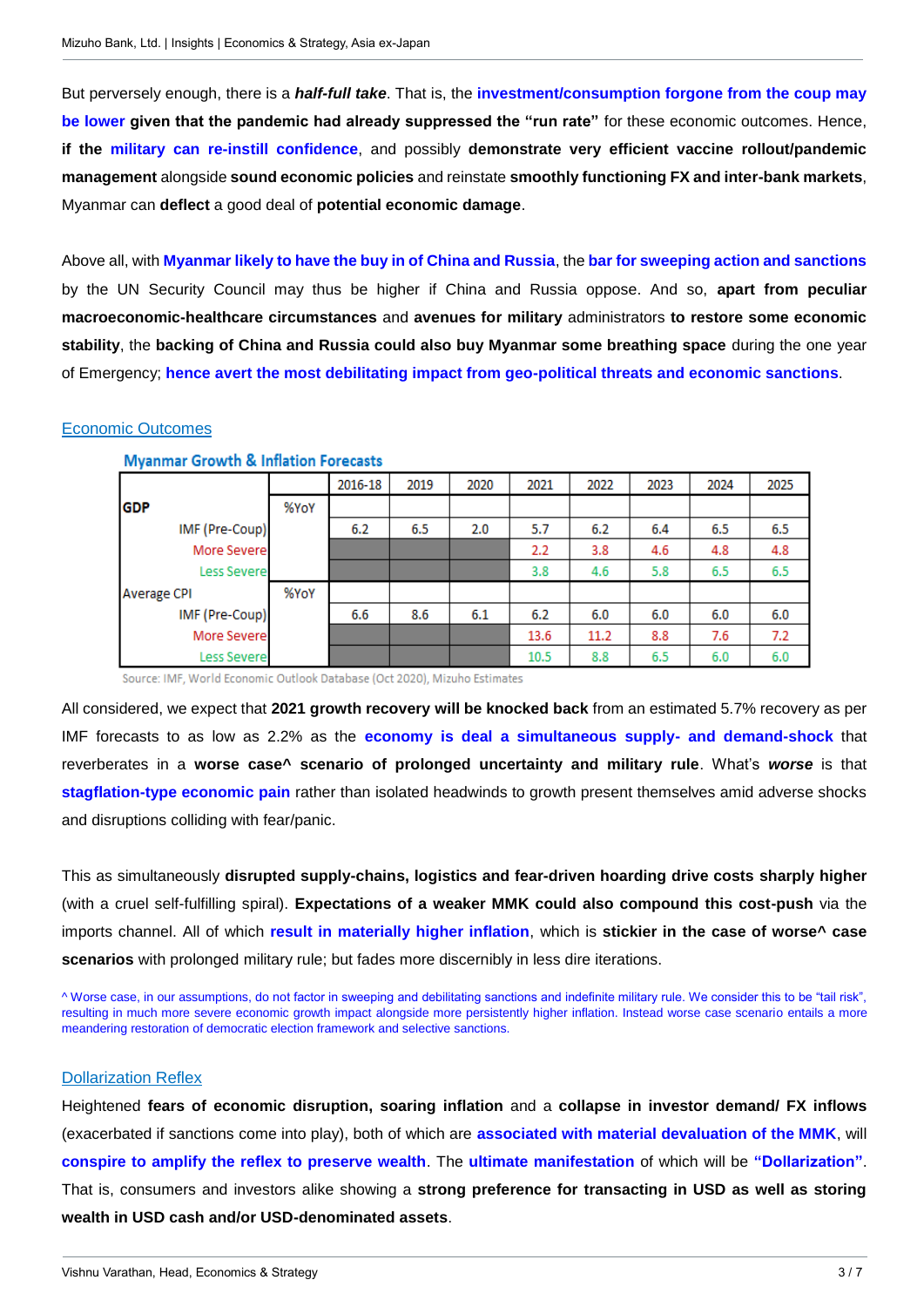The danger is that **Dollarization is self-reinforcing given the feedback loop between demand for USD and expectations of a weaker MMK**. And so, in the most extreme iterations, could result in a succession of currency devaluation leading to a failed monetary system. But we do not assume this as the base case; not at this juncture.

Instead, in response to signs of "Dollarization", the **central bank is expected to wield cross-border capital controls**, restrictions in **foreign currency account holdings**, and possibly **stipulate local currency denominated transactions onshore**. *Exports surrender may also be an option considered* depending on the severity of USD shortage onshore. Point being, the **central bank is equipped, and stands ready, to stabilize MMK** *so long as "tail risks" involving catastrophic political outcomes are avoided*.

### FX Market Consequences

Accordingly, **MMK (adjusted for broad USD moves) has been remarkably steady in the aftermath** of the coup; suggesting **some degree of measures to curb capital outflows in response to the political upheaval**. To some extent, this also reflects thin and tightly-controlled onshore MMK market. As such, the **central bank may be able to exert effective control**; in the context of capital control measures at its disposal and its improved FX reserve position. Especially **if LNG and other key exports are unfettered by the political turmoil**, providing necessary FX reserves for cushion.

Admittedly, onshore **USD premium will surge from Dollarization**. Question though is **to what degree the central bank is able to assuage nerves** by **providing foreign MNCs with assurances and incentives to keep USD onshore** and/or provide requisite USD for repatriation on a need basis.

The easy declaration is that **MMK will be inclined to depreciate**. What's tricky is determining severity. Notably, persistent weak USD trend alongside heightened fears of prolonged military rule descending into dictatorship being adequately assuaged may restore MMK stability fairly quickly; particularly, **signs of re-election could alleviate substantial pressures on MMK**. And rising commodity (LNG) prices and imports compression may buy some buffer via C/A improvement into 2021.

All said, the **upshot is that without being able to ascertain the political outcomes** within Myanmar (the iteration of military rule) and the **response of the international community** led by the US (in particular sanctions), the **extent of MMK shock will be hard to determine**. As such, **we have not officially changed our pre-coup forecasts below**:

| USD/MMK                      | <b>Current spot</b> | <b>Mar 21</b>         | <b>Jun 21</b>          | Sep 21                | <b>Dec 21</b>         | <b>Mar 22</b>         | <b>Jun 22</b>         |
|------------------------------|---------------------|-----------------------|------------------------|-----------------------|-----------------------|-----------------------|-----------------------|
| <b>Pre-coup case</b>         | 1330-45             | 1290 - 1360<br>(1320) | 1320 - 1390<br>(1350)  | 1310 - 1370<br>(1340) | 1290 - 1350<br>(1330) | 1280 - 1350<br>(1320) | 1280 - 1350<br>(1315) |
| <b>Prolonged Uncertainty</b> | 1330-45             | 1310 - 1560<br>(1480) | $1360 - 100$<br>(1435) | 1360 - 1450<br>(1400) | 1340 - 1410<br>(1380) | 1310 - 1380<br>(1350) | 1300 - 1370<br>(1340) |
| <b>Less Severe Case</b>      | 1330-45             | 1310 - 1460<br>(1400) | 1370 - 1480<br>(1402)  | 1340 - 1440<br>(1370) | 1310 - 1400<br>(1348) | 1300 - 1370<br>(1335) | 1290 - 1360<br>(1335) |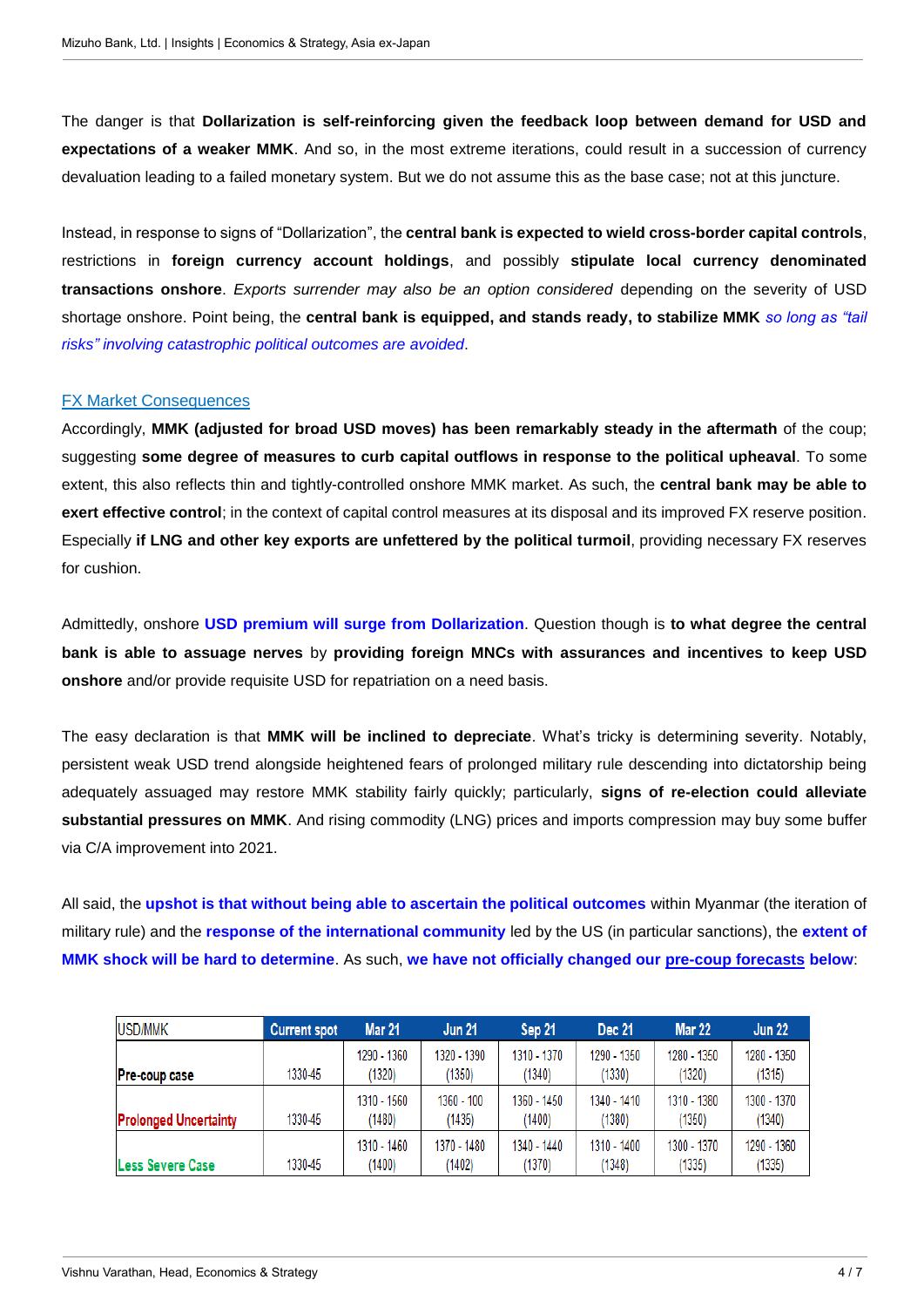#### More Severe (Prolonged Unceratinty):

But that said, we think that **somewhat more severe versions\*\* of military rule and harsher response from the international community** (30% odds) will likely result in **greater degree of MMK depreciation in H1**, but perhaps giving way to some traction as hopes for re-election come through for 2022.

\*\* This "prolonged uncertainty" does not entail sweeping and debilitating sanctions and indefinite military rule with Myanmar regressing to a reclusive economy under military dictatorship. So it is a milder version of "tail risks" that may entail 10-20% more MMK depreciation that may be far stickier.

#### Less Severe:

The **less jarring outcome for the MMK** may be a **well-detailed plan for re-election** and **efficient healthcare, economic and policy management** by the military – which remains committed to democratic election after the Emergency. This could see **downside volatility in MMK starting to fade sooner in H2**, and for the MMK to be shored up alongside regional peers (albeit relatively under-performing) against a softening USD trend.

#### FX Risk is About "Show Me the Money"

The **flip side of the central bank being better able to stabilize the MMK** is that regardless of MMK rate/stability, the **ability to acquire USD onshore in Myanmar could get increasingly challenging**; especially if uncertainty during the military coup is drawn out, or worsens. And the *Dollarization reflex* that tends to **feed off itself will tend to exacerbate USD shortages onshore**. At this point, the risk of **a bifurcated MMK market** (with significantly lower and collapsing MMK) becomes a real (albeit tail) risk.

For investors, both prospective and existing, the **challenge than is to ascertain the rates of MMK at which investments (brought into the country) with respect to the MMK rate for outward repatriation**. More worryingly, this **disparity in onshore and offshore MMK rates may remain a moving target**. The (in)ability to hedge these risks effectively will also push up hurdle rates and overall costs. And **access to central bank guarantees to access USD becomes imperative**.

### Of Best Guesses & Worst Fears

At this juncture, **political motives and strategic plans of the military remain highly opaque**. Our **best guess is** that the **central bank**, while conspicuous in its silence (probably waiting for an official state from the military rulers first), is **probably well-placed to assuage and stabilize markets/economy by providing liquidity and credit support and shoring up the MMK**. And our most fervent hopes are that the military rulers now are acutely aware that it **is in everyone's (including their) best interest** to restore confidence and economic normalcy; by promising a return to democratic political processes sooner rather than later.

But stabbing in the dark and hoping for the best provides no consolation and will not restore confidence. And in the meantime, the **binary nature of**, and **narrow margins of errors associated with**, **the coup cannot be ignored**. And the **worst fear** is a **precipitous descend into military dictatorship** that leads to far more devastating economic outcomes and extreme devaluation pressures that we have not explicitly covered.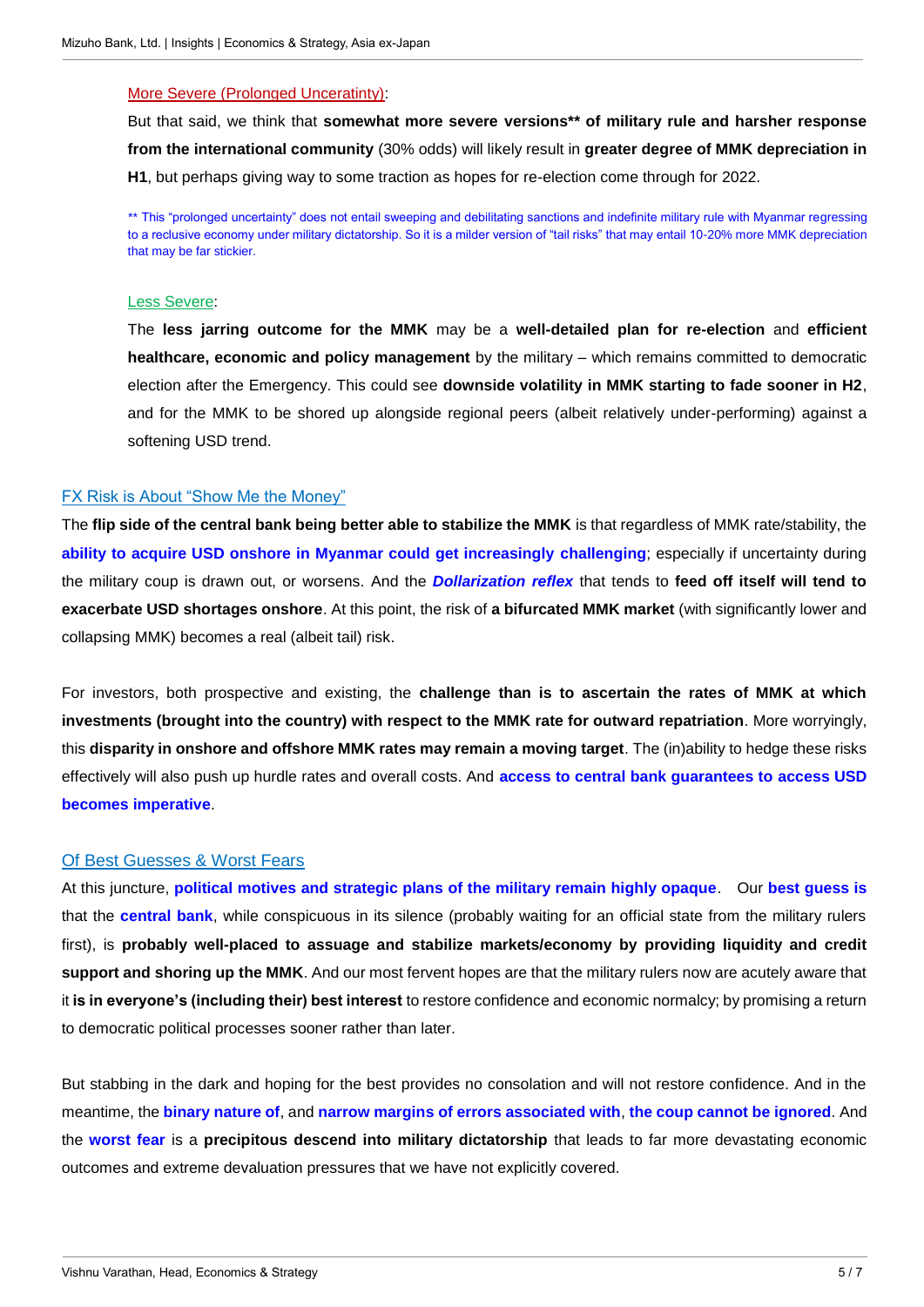|      | Timeline of key political events                                                                                                                                                                                                                                                                                                                                              |  |  |  |  |  |
|------|-------------------------------------------------------------------------------------------------------------------------------------------------------------------------------------------------------------------------------------------------------------------------------------------------------------------------------------------------------------------------------|--|--|--|--|--|
|      | 1948 Burma, which Britain annexed in 1852, initially as part of India, becomes independent, with nationalist leader U Nu as prime minister                                                                                                                                                                                                                                    |  |  |  |  |  |
|      | 1962 A government led by U Nu, elected two years before, is overthrown in a military coup                                                                                                                                                                                                                                                                                     |  |  |  |  |  |
|      | 1988 The ruling junta seizes power in the aftermath of street protests and the National League for Democracy is formed                                                                                                                                                                                                                                                        |  |  |  |  |  |
| 1989 | The junta declares martial law and changes the country's name to Myanmar. Aung San Suu Kyi, the daughter of independence hero Aung San,<br>who was assassinated in 1947, is held for "endangering the state"                                                                                                                                                                  |  |  |  |  |  |
|      | 1990 The NLD wins a landslide victory in an election allowed by the junta, but the results are then ignored by the military government                                                                                                                                                                                                                                        |  |  |  |  |  |
|      | 1991 Aung Suu Kyi wins the Nobel Peace prize                                                                                                                                                                                                                                                                                                                                  |  |  |  |  |  |
|      | 1995 Aung San Suu Kyi is freed from house arrest                                                                                                                                                                                                                                                                                                                              |  |  |  |  |  |
|      | 2000 Aung San Suu Kyi put under house arrest again for flouting a travel ban and freed again in 2002                                                                                                                                                                                                                                                                          |  |  |  |  |  |
|      | 2006 The government moves the capital from Yangon to Naypyidaw, a newly built city in the jungle                                                                                                                                                                                                                                                                              |  |  |  |  |  |
| 2007 | The protests escalate into a broader pro-democracy demonstration - protesters greet Aung San Suu Kyi outside her home, the first<br>sighting of her in public since 2003                                                                                                                                                                                                      |  |  |  |  |  |
|      | 2008 Cyclone Nargis devastates large parts of Myanmar, particularly the Irrawaddy delta region, killing an estimated 130,000 people                                                                                                                                                                                                                                           |  |  |  |  |  |
|      | 2009 Aung San Suu Kyi begins talks with Myanmar's military leaders and is allowed to meet Western diplomats                                                                                                                                                                                                                                                                   |  |  |  |  |  |
|      | March: Government announces that long-awaited election laws have been passed, with provisions for an electoral commission hand-picked by<br>the junta; NLD votes to boycott polls. A splinter party - National Democratic Front (NDF) - later gains legal status and plans to compete in polls                                                                                |  |  |  |  |  |
|      | 2010 November: Main military-backed party, the Union Solidarity and Development Party (USDP), claims resounding victory in first<br>election for 20 years. Opposition groups allege widespread fraud and the election is widely condemned as a sham; A week after the election,<br>Aung San Suu Kyi - who had been prevented from taking part - is released from house arrest |  |  |  |  |  |
|      | March: Thein Sein is sworn in as president of a new, nominally civilian government                                                                                                                                                                                                                                                                                            |  |  |  |  |  |
|      | 2011 November: Pro-democracy leader Aung San Suu Kyi says she will stand for election to parliament, as her party rejoins the<br>political process                                                                                                                                                                                                                            |  |  |  |  |  |
| 2014 | May: US extends some sanctions for another year, saying that rights abuses and army influence on politics and the economy persist                                                                                                                                                                                                                                             |  |  |  |  |  |
|      | October: Parliamentary elections set for October/November 2015                                                                                                                                                                                                                                                                                                                |  |  |  |  |  |
|      | February: Government withdraws temporary voting rights from Muslim Rohingyas ahead of proposed constitutional referendum, following street<br>protests by Buddhists                                                                                                                                                                                                           |  |  |  |  |  |
|      | 2015 May: Hundreds of Muslim Rohingyas migrants leave by sea in flimsy boats, along with migrants from Bangladesh UN criticizes failure of south-<br>east Asian states to rescue them                                                                                                                                                                                         |  |  |  |  |  |
|      | November: Opposition National League for Democracy - led by Aung San Suu Kyi - wins enough seats in parliamentary elections                                                                                                                                                                                                                                                   |  |  |  |  |  |
|      | to form a government                                                                                                                                                                                                                                                                                                                                                          |  |  |  |  |  |
| 2016 | March: Htin Kyaw sworn in as president, ushering in a new era as Aung San Suu Kyi's democracy movement takes power after 50 years of<br>military domination                                                                                                                                                                                                                   |  |  |  |  |  |
|      | 2018 March: President Htin Kyaw resigns on health grounds and is replaced by Win Myint, a fellow Suu Kyi loyalist                                                                                                                                                                                                                                                             |  |  |  |  |  |
| 2020 | November: Aung San Suu Kyi's National League won 396 out of the 476 seats and Parliament under Parliament under the new<br>government set to commence on 1 February 2021.                                                                                                                                                                                                     |  |  |  |  |  |
|      | 2021 February: Army chief Min Aung Hlaing takes over for one-year period                                                                                                                                                                                                                                                                                                      |  |  |  |  |  |

Sources: BBC, Guardian, Economist, Mizuho Bank